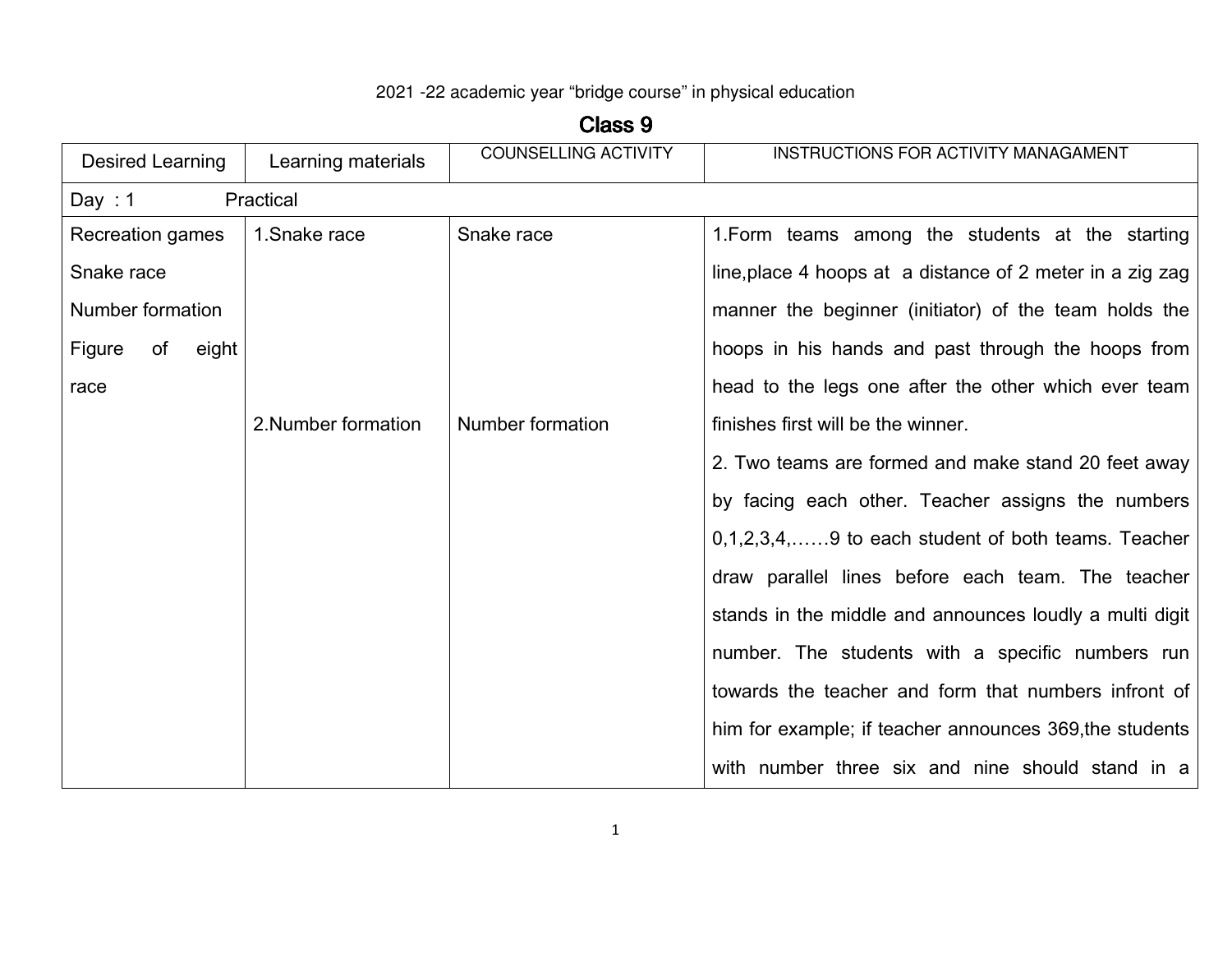| sequence. The team forming the number in a correct        |
|-----------------------------------------------------------|
| manner first is given one point, whereas the one making   |
| mistakes or forming late is not given any point. The team |
| securing 10 points first is considered winner.            |

Day :- 2 Practical

| Figure of eight race | Figure of eight race | Students are divided into two teams and made to stand        |
|----------------------|----------------------|--------------------------------------------------------------|
|                      |                      | in a straight line facing each other at a distance o f8 to   |
|                      |                      | 10 meters. A stick is placed in the hands of first player of |
|                      |                      | each team. On the command of teacher, the first player       |
|                      |                      | of each team starts to move around the opponent team         |
|                      |                      | and then around his own team in the figure of eight          |
|                      |                      | pattern of and resumes his initial position. The second      |
|                      |                      | player collects the stick from the first one and continues   |
|                      |                      | to move in a similar manner. All other players continue      |
|                      |                      | the same pattern of movement. The team finishing first       |
|                      |                      | is considered winner.                                        |
|                      |                      |                                                              |
|                      |                      |                                                              |
|                      |                      |                                                              |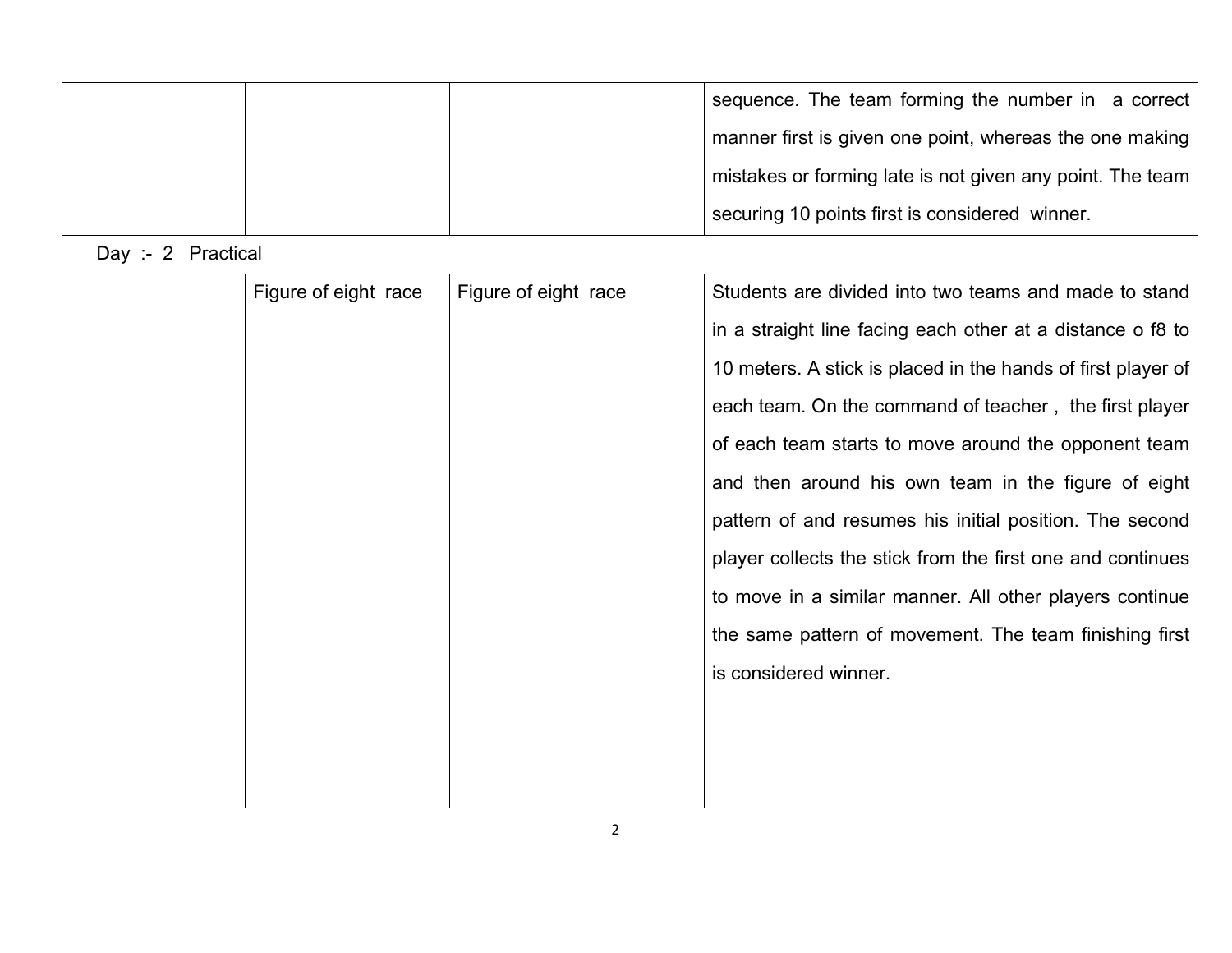| Day: - 3Theory        |                             |                      |                                                    |
|-----------------------|-----------------------------|----------------------|----------------------------------------------------|
| Learning the          | 1.gorund construction       | Ground construction  | Teachers draw a diagram of hockey court and its    |
| hockey court and      | 2.equipments                |                      | dimension on black board to teach the students and |
| the equipments        |                             |                      | make to write in their book                        |
|                       |                             |                      | Displaying the pictures related to hockey court/   |
|                       |                             |                      | equipments ask the students to identify and make a |
|                       |                             |                      | list.                                              |
|                       |                             |                      |                                                    |
|                       |                             |                      |                                                    |
|                       |                             |                      |                                                    |
| Day $-4$              |                             |                      | practical                                          |
| Learning<br>the       | 1. Holding the sitck        | 1. Holding the stick | 1. Teacher demonstrate<br>as how to hold the       |
| hockey skills such    | $\triangleright$ Close grip | 2. Stance            | hockey stick followed<br>by the students, is       |
| as holding hockey     | $\triangleright$ Open grip  |                      | observed by the teacher                            |
| stick,<br>stance,     | 2. Stance                   |                      | 2. Demonstration of stance by holding the stick    |
| stopping<br>the ball, |                             |                      |                                                    |
| push                  |                             |                      |                                                    |
|                       |                             |                      |                                                    |
|                       |                             |                      |                                                    |
|                       |                             |                      |                                                    |
|                       |                             |                      |                                                    |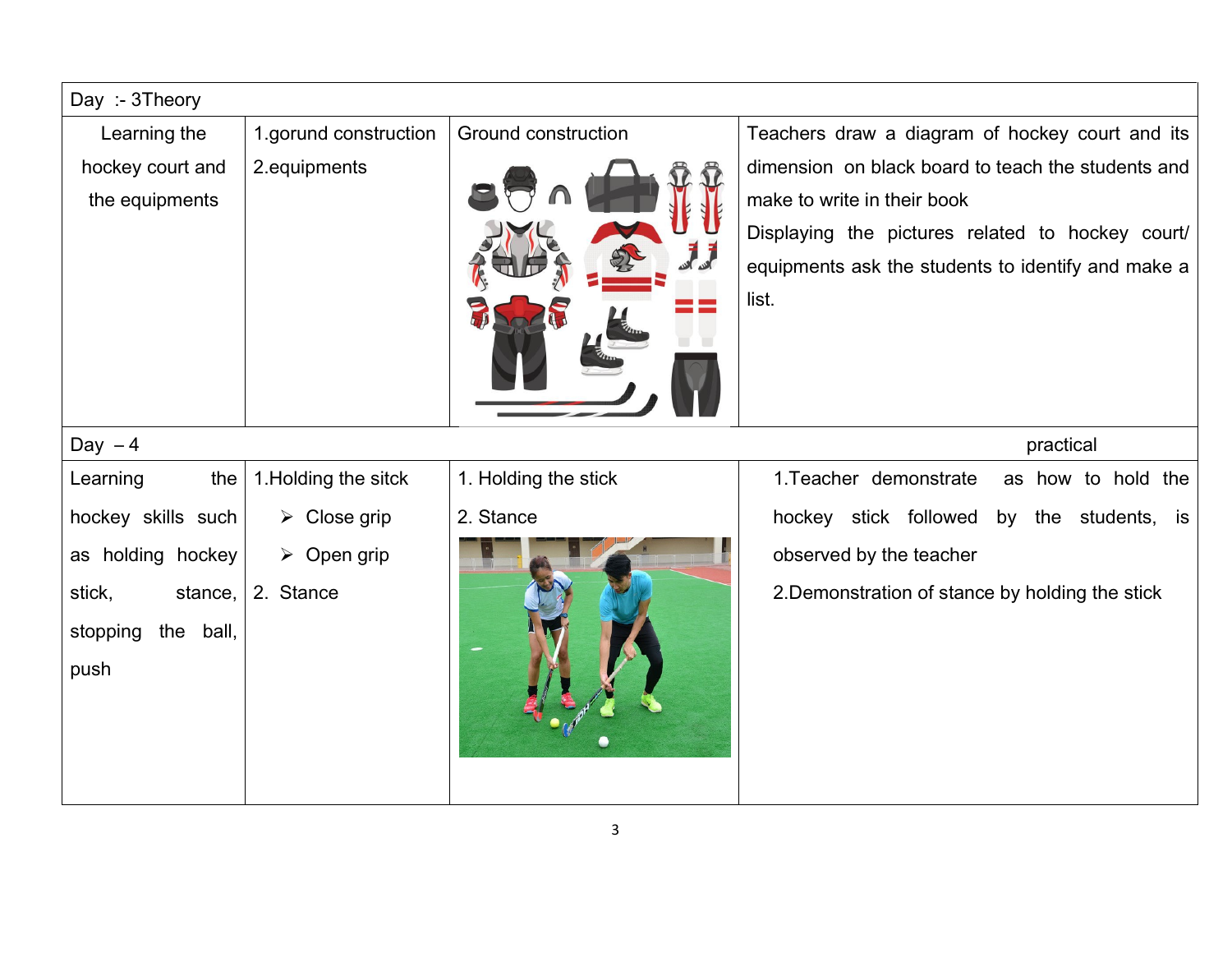| Day :- $5$ practical |                          |                                |                                                                                                                                                                                                     |  |
|----------------------|--------------------------|--------------------------------|-----------------------------------------------------------------------------------------------------------------------------------------------------------------------------------------------------|--|
|                      | 3. Learning<br>the skill | Stopping                       | Teacher demonstrate how to stop the ball with                                                                                                                                                       |  |
|                      | stopping the ball        | pushing                        | stick, followed by the students                                                                                                                                                                     |  |
|                      | And push                 | <b>SIMPLE</b>                  | Use the below given link to watch the video.                                                                                                                                                        |  |
|                      |                          | $\bullet$                      | https://www.youtube.com/watch?v=wHvO2kYxkU\                                                                                                                                                         |  |
| Day :- $6$           |                          |                                | Theory                                                                                                                                                                                              |  |
| Learning history     | 1. History of handball   | 1.Quiz                         | Gathering the information of handball history by                                                                                                                                                    |  |
| and court of         |                          |                                | conducting quiz competition                                                                                                                                                                         |  |
| handball             |                          |                                |                                                                                                                                                                                                     |  |
|                      | 2. Introduction of hand  |                                | Teachers draw the diagram of handball court                                                                                                                                                         |  |
|                      | ball court               |                                | blackboard, involving the students to identify                                                                                                                                                      |  |
|                      |                          | 2. Structure of handball court | dimensions of the court to facilitate the stude                                                                                                                                                     |  |
|                      |                          |                                | learning.                                                                                                                                                                                           |  |
|                      |                          |                                | 40 m<br>side line<br>al-keeper line<br>free-throw line<br>9 <sub>m</sub><br>enaltų mark<br>$\frac{20}{20}$<br>substitution lines<br>goal-area line<br>4.45 m<br>01996 Encuelopaedia Britannica, Inc |  |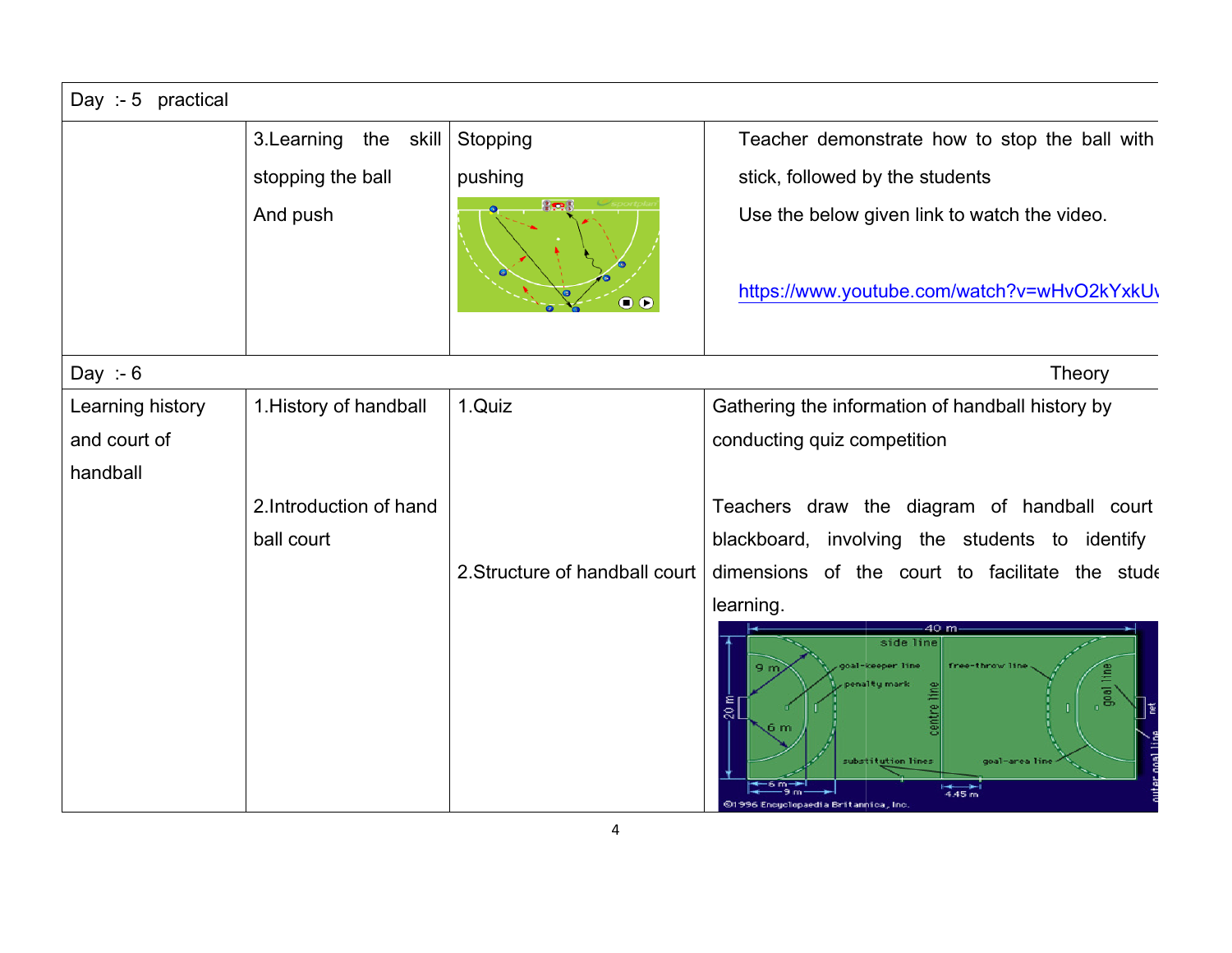| Day :- $7$<br>Practical |              |                                         |                                                    |
|-------------------------|--------------|-----------------------------------------|----------------------------------------------------|
| Learning the skill of   | 1.Handball   | holding<br>$\triangleright$ Ball<br>and | Demonstrating the suggested handball skills by the |
| handball                | dribbling    | dribbling                               | teacher and make the students to execute           |
| Holding                 |              |                                         | DRIBBLING                                          |
| <b>Dribbling</b>        |              |                                         |                                                    |
| Pass                    |              |                                         |                                                    |
| Shoot                   |              |                                         |                                                    |
| Jump shot               |              |                                         |                                                    |
|                         |              |                                         | Follow-Throug<br>Execution<br>Preparation          |
|                         |              |                                         |                                                    |
| Day :- $8$<br>practical |              |                                         |                                                    |
|                         | 3.Pass       | Pass, shoot, jump shoot                 | Demonstration of skill such as pass, shoot and ju  |
|                         | 4.Shoot      |                                         | shoot by the teachers to the students to execute.  |
|                         | 5.Jump shoot |                                         |                                                    |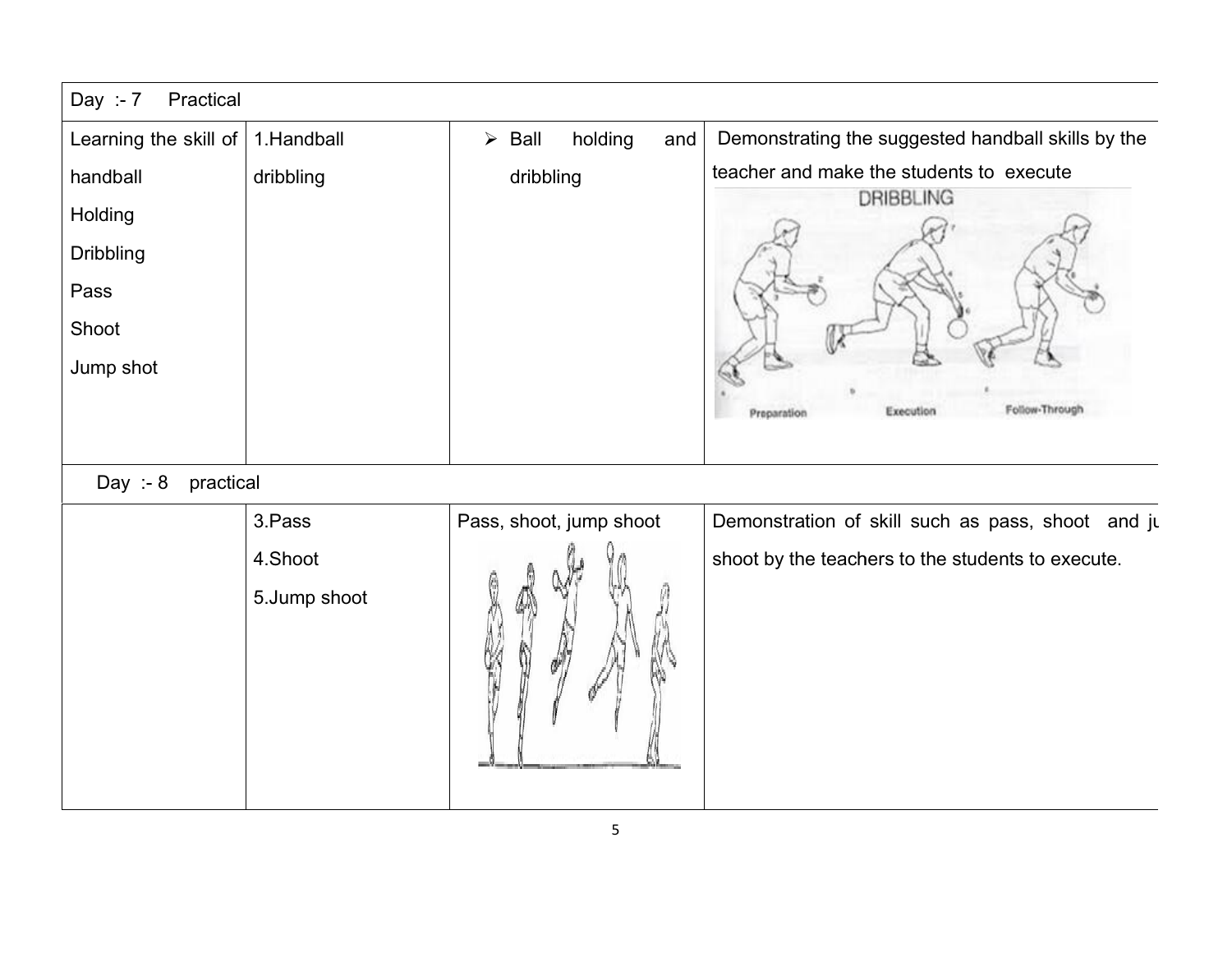| Day :- $9$          |                        |                             | <b>Theory</b>                                                                                                                                     |
|---------------------|------------------------|-----------------------------|---------------------------------------------------------------------------------------------------------------------------------------------------|
| of<br>Learning      | of<br><b>Structure</b> | Structure of basketball and | 1. Teachers draw the diagram of basketball court                                                                                                  |
| basketball<br>court | basketball             | measurements                | blackboard, involving the students to identify                                                                                                    |
| and measurements    | Court measurements     | <b>SERVICE</b>              | dimensions of the court to facilitate the stude<br>learning.<br>2. use this below link for the video<br>https://www.youtube.com/watch?v=9cdCDdU0X |
| Day :- 10 practical |                        |                             |                                                                                                                                                   |
| Learning basketball | 1 Holding the ball     | Holding the ball            | Demonstrating basketball skills such as holding                                                                                                   |
| skills              | 2. Dribbling           | Dribbling the ball          | ball, dribbling the ball, pass by the teacher to                                                                                                  |
| Holding             | 3. Pass                | Passing the ball            | students to facilitate their learning.                                                                                                            |
| <b>Dribbling</b>    | Chest pass<br>➤        | chest pass                  | 1. Teacher can use below link to show the vide                                                                                                    |
| pass                | Bounce pass            | Bounce pass                 | sutdents                                                                                                                                          |
|                     | Overhead pass<br>➤     | Overhead pass               | .https://www.youtube.com/watch?v=6ntwsSQ\<br>2.<br>$\frac{ds}{ds}$                                                                                |
|                     |                        | Axis of<br>Rotation         |                                                                                                                                                   |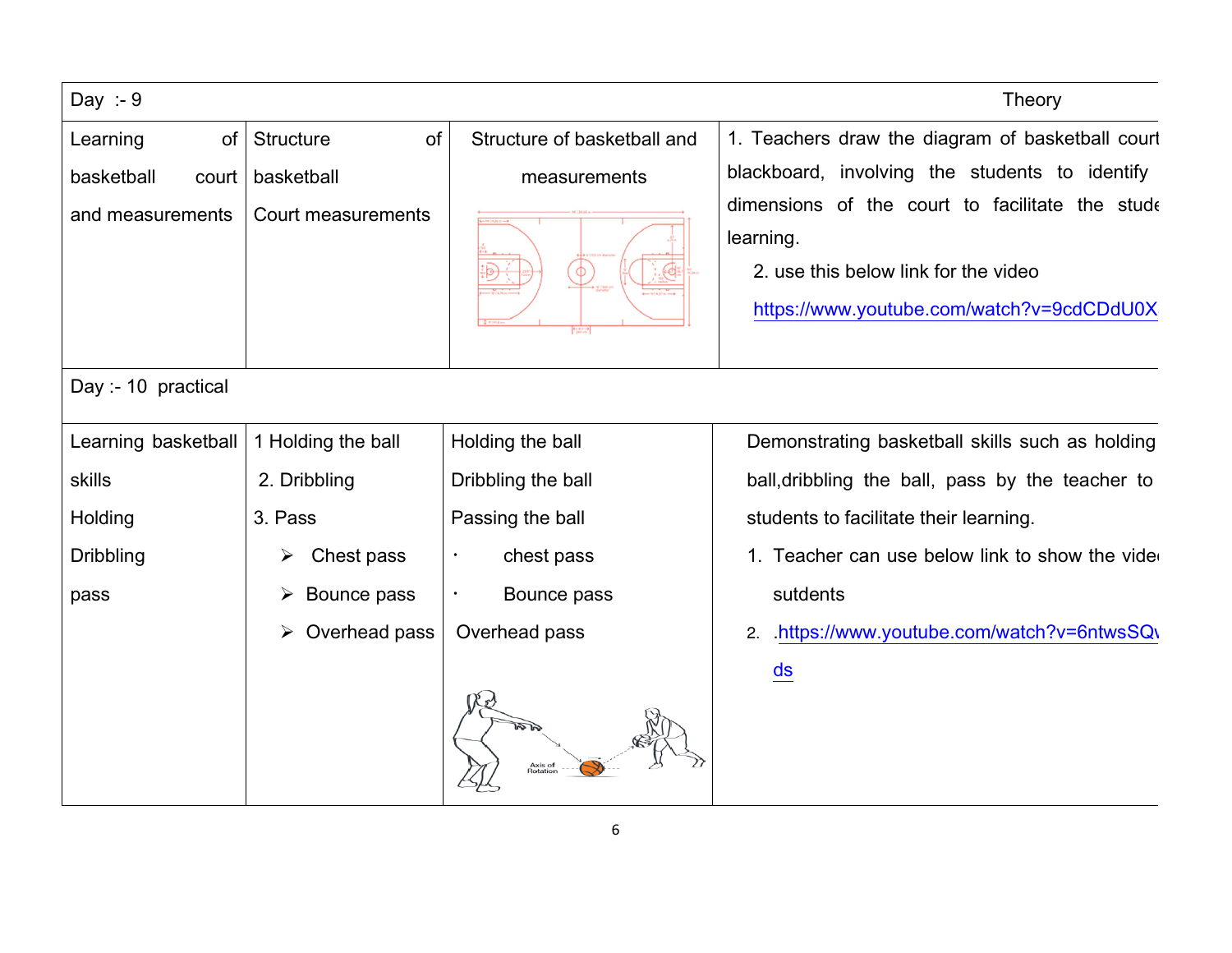|                    |                               | 3. Bounce pass         | 2. Chest pass                                      |
|--------------------|-------------------------------|------------------------|----------------------------------------------------|
| Day :- 11practical |                               |                        |                                                    |
| Learning           | 1.holding<br>the              | 1. Holding the racquet | Demonstrating Badminton skills such as holding     |
| badminton          | racquet                       |                        | racquet, service by the teacher to the students    |
| skills             | 2.Service                     |                        | facilitate their learning. Interact about<br>to    |
|                    | $\triangleright$ Fore         |                        | badminton racquet, colour of the shuttle, weight v |
| Holding<br>the     | hand                          |                        | to improve their learning.                         |
| racquet,           | Back<br>$\blacktriangleright$ |                        |                                                    |
| Service,           | hand                          |                        |                                                    |
| Shuttle            |                               | 2.Service              |                                                    |
| receiving<br>and   |                               | forehand<br>$\bullet$  |                                                    |
| Shuttle            |                               | back hand<br>$\bullet$ |                                                    |
| returning          |                               |                        |                                                    |
|                    |                               |                        |                                                    |
|                    |                               |                        |                                                    |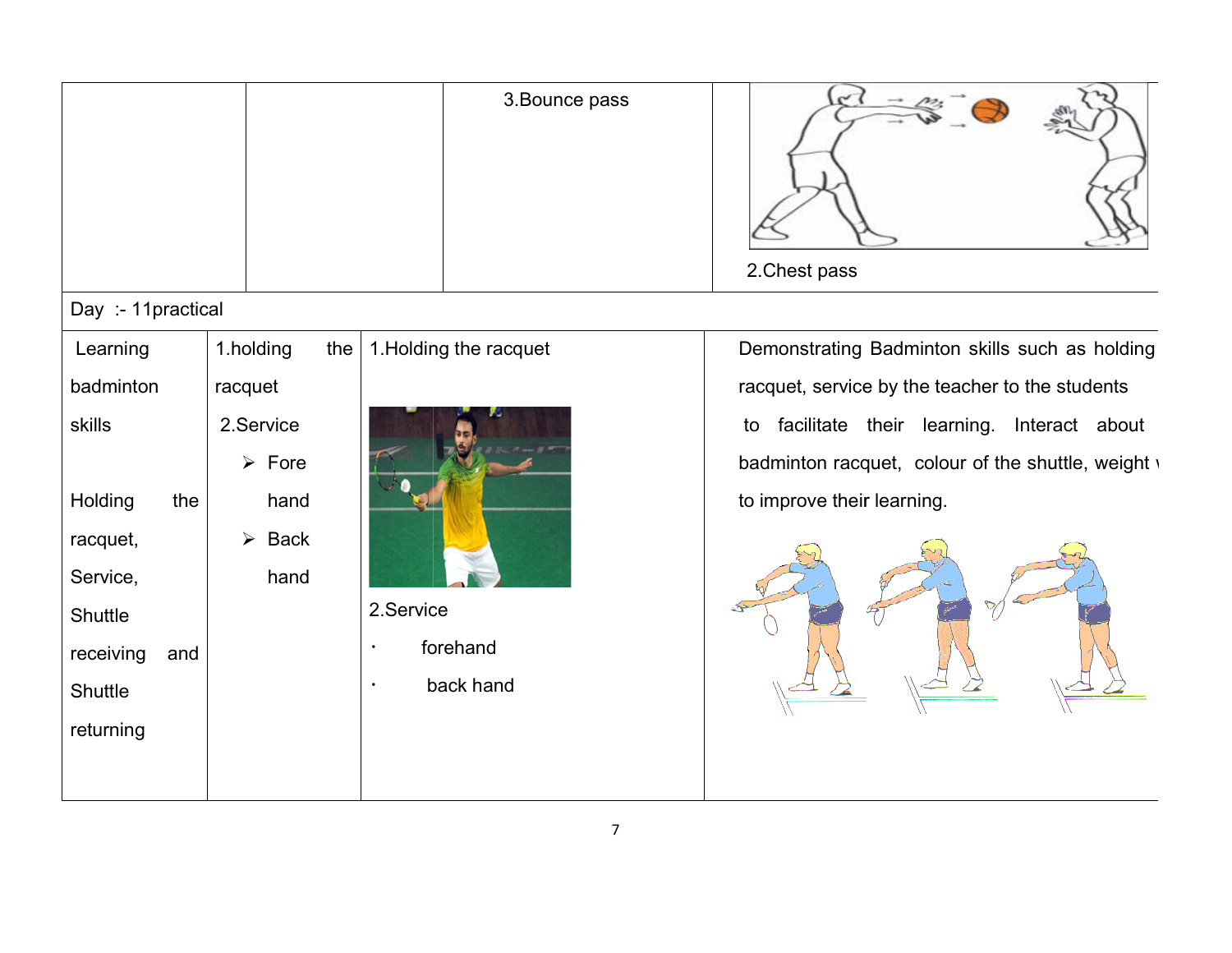| Day :- 12practical |                       |                                   |                                                                                             |  |  |
|--------------------|-----------------------|-----------------------------------|---------------------------------------------------------------------------------------------|--|--|
|                    | 3. Badminton          | Shuttle receiving                 | Demonstrating Badminton skills such as shuttle                                              |  |  |
|                    | shuttle receive       | Shuttle return                    | receiving and shuttle return by the teacher to the                                          |  |  |
|                    | 4. Shuttle return     |                                   | students and facilitate their learning and interact                                         |  |  |
|                    |                       |                                   | about the number badminton player in a game.                                                |  |  |
|                    |                       |                                   | 1. Teacher use the below link to show video.<br>https://www.youtube.com/watch?v=n1oDoTLV3rY |  |  |
| Day :- 13Practical |                       |                                   |                                                                                             |  |  |
| Learning<br>the    | 1.Under<br>hand       | 1. Under hand pass                | Demonstrating volleyball skills such as under hand                                          |  |  |
| volleyball skill   | pass                  | 2. Practicising of upperhand pass | pass and upper hand pass by the teacher to the                                              |  |  |
| Under<br>hand      | 2.Upper<br>hand       |                                   | students and facilitate their learning by questioning                                       |  |  |
| pass               | pass                  |                                   | them                                                                                        |  |  |
| Upper<br>hand      |                       |                                   |                                                                                             |  |  |
| pass               |                       |                                   |                                                                                             |  |  |
|                    |                       |                                   |                                                                                             |  |  |
|                    | Day: - 14Theory       |                                   |                                                                                             |  |  |
| Learning           | the   Middle distance | $\geq 800$ mts                    | Make the students to list out the state level and national                                  |  |  |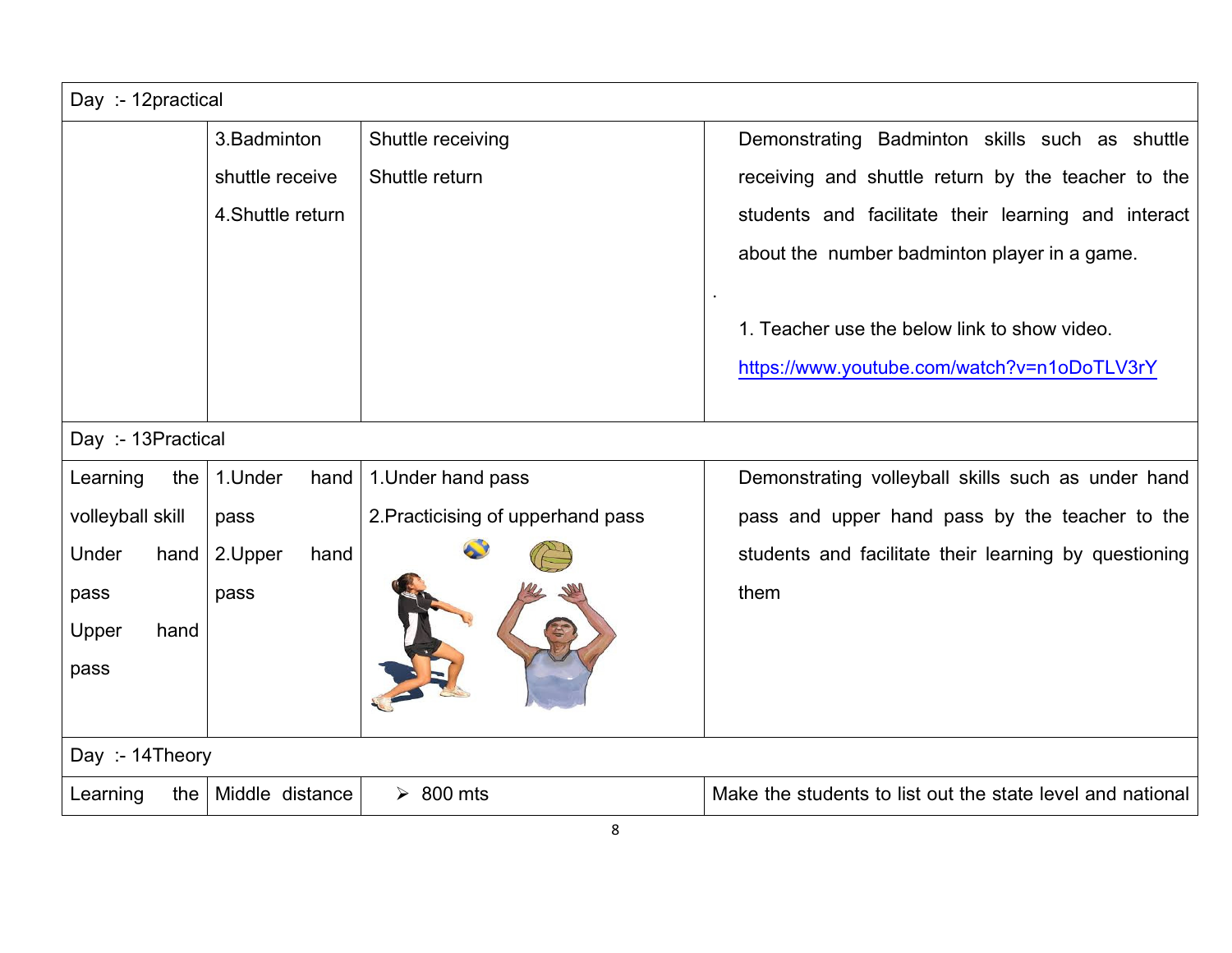| names of the              | race                            | $\geq 1500$ mts                                  | athletes<br>level                                            |  |
|---------------------------|---------------------------------|--------------------------------------------------|--------------------------------------------------------------|--|
| middle<br>distance<br>and | $\geq 800$ mts<br>1500 mts<br>➤ | 3000 mts                                         | ous Personalities in Sports                                  |  |
| distance<br>long          | 3000 mts<br>➤                   |                                                  |                                                              |  |
| athletes                  |                                 |                                                  | State level athletes: Damodar gowda, Sathyanarayana,         |  |
|                           |                                 |                                                  | Arun D'souza.                                                |  |
|                           |                                 |                                                  | <b>National level athlets:</b> Sriram singh, Bahadur prasad, |  |
|                           |                                 |                                                  | Surendar singh                                               |  |
| Day :- 15                 |                                 |                                                  | Practical                                                    |  |
| Learning<br>the           | 1.Semi<br>crouch                | 1.Semi crouch start                              | 1. Teacher marks finishing line 30 mts away from the         |  |
| skill of middle           | start                           | 2. Run through method                            | starting line. Now mark a diagonal axis in the starting      |  |
| like<br>running           | 2. Run through                  |                                                  | point and make students stand behind the diagonal axis       |  |
| crouch<br>semi            |                                 |                                                  | to start the race by teacher whistle and follow run          |  |
| start and run             |                                 |                                                  | through action in finishing line. This is demonstrated and   |  |
| through action            |                                 |                                                  | excuted by teacher and students to facilitate their          |  |
|                           |                                 |                                                  | learning                                                     |  |
|                           | Day :- 16practical              |                                                  |                                                              |  |
| Learning Shot             | 1. Hold the Shot                | $\triangleright$ Holding the shot put            | Teachers demonstrate the skills like holding Shot put        |  |
| put                       | put                             | $\triangleright$ Method of throwing the shot put | and throwing make the students to practice and observe       |  |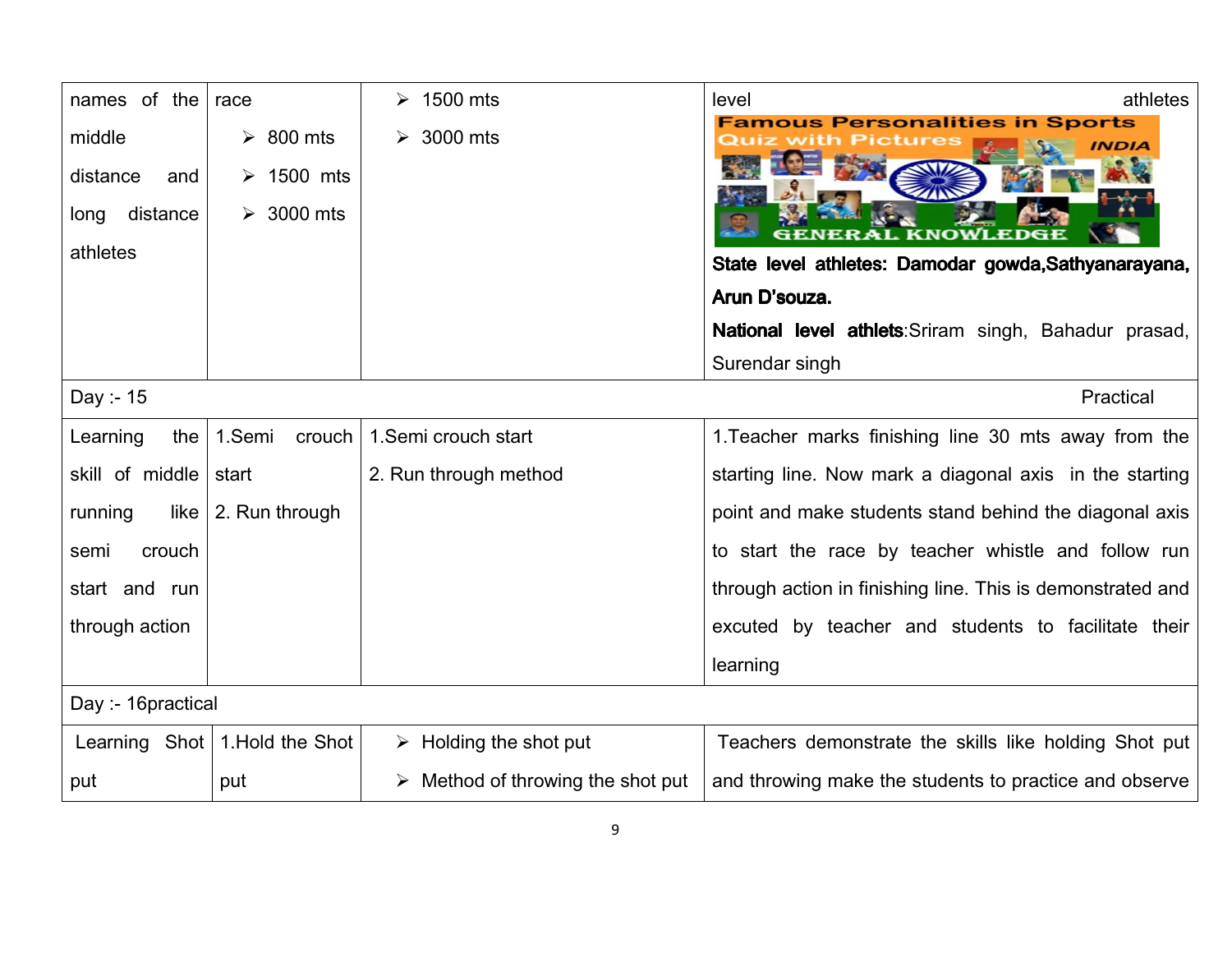| skillsholding      | of<br>2.Method                      |                                                  | it.                                                                 |
|--------------------|-------------------------------------|--------------------------------------------------|---------------------------------------------------------------------|
| and<br>throwing    | throwing<br>the                     |                                                  | Teacher use the below link to show the video                        |
|                    | shotput                             |                                                  | students                                                            |
|                    | (Peri O'briyan)                     |                                                  | https://www.youtube.com/watch?v=1B94PlqMU_M                         |
|                    |                                     |                                                  | https://www.youtube.com/watch?v=oFO_n6jEpg4                         |
|                    |                                     |                                                  |                                                                     |
| Day:- 17           |                                     |                                                  | Theory                                                              |
| Learning high      | 1. High jump                        | highjump<br>the<br><b>Draw</b><br>pictures<br>of | Instruct to List out the highjump rules to<br>$\blacktriangleright$ |
| jump rules and     | rules                               | equipments                                       | students                                                            |
| euipments like     |                                     |                                                  | Ask the students to identify the<br>$\blacktriangleright$<br>highju |
| High jump bed      |                                     |                                                  | equipments.                                                         |
| Stand and          | <b>Bed</b><br>$\blacktriangleright$ |                                                  |                                                                     |
| cross bar          | $\triangleright$ Stand,             |                                                  |                                                                     |
|                    | Cross<br>➤                          |                                                  |                                                                     |
|                    | bar                                 |                                                  |                                                                     |
| Day :- 18pracitcal |                                     |                                                  |                                                                     |
| Learning           | 1. Approch run                      | 1. Approach run                                  | Demonstrating the skill approach and take off by the                |
| approach<br>run    |                                     | 2. Take off                                      | teacher and make the student to follow.                             |
| and take off in    |                                     |                                                  | 3. Teacher uses this link to show the skills to the                 |
| highjump           |                                     |                                                  | students                                                            |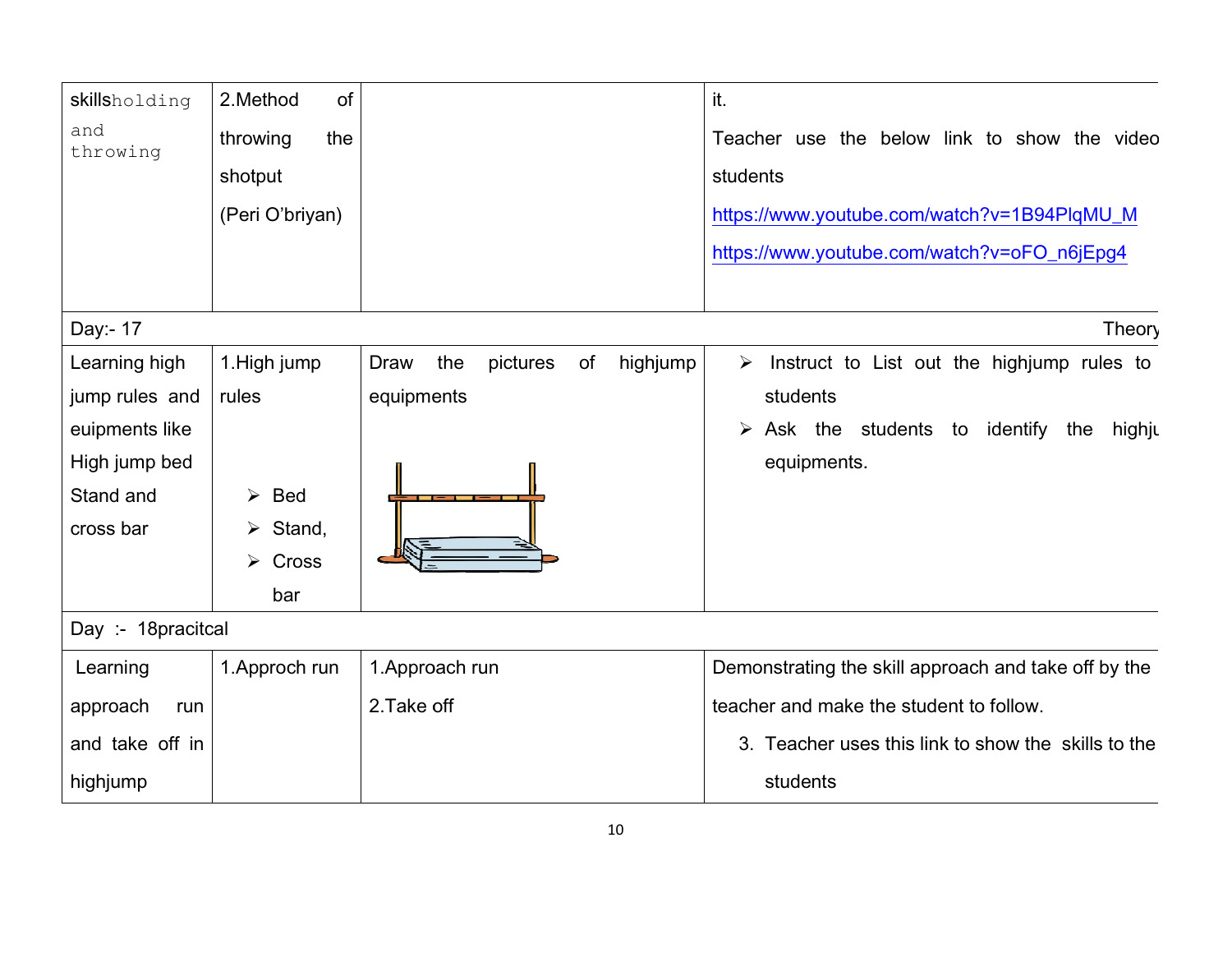| 2. Take off                                                                                                                                                                                                                       |                                                                                                                                                                                                                                                                                                                                                                                                                                                                                                                                                                                                                                                                                                                                                                                                                                                                                                                                                                                                                                                                                                                                                                                                                                                                                                                                                                                                                                                                                                                                                                                                                                                                                                                                                                                                                                                                                                                                                                                                                                                                                                                                 | https://www.youtube.com/watch?v=zW87tVnDKIU                                                                                                                                                                                                                                                                                                                                               |
|-----------------------------------------------------------------------------------------------------------------------------------------------------------------------------------------------------------------------------------|---------------------------------------------------------------------------------------------------------------------------------------------------------------------------------------------------------------------------------------------------------------------------------------------------------------------------------------------------------------------------------------------------------------------------------------------------------------------------------------------------------------------------------------------------------------------------------------------------------------------------------------------------------------------------------------------------------------------------------------------------------------------------------------------------------------------------------------------------------------------------------------------------------------------------------------------------------------------------------------------------------------------------------------------------------------------------------------------------------------------------------------------------------------------------------------------------------------------------------------------------------------------------------------------------------------------------------------------------------------------------------------------------------------------------------------------------------------------------------------------------------------------------------------------------------------------------------------------------------------------------------------------------------------------------------------------------------------------------------------------------------------------------------------------------------------------------------------------------------------------------------------------------------------------------------------------------------------------------------------------------------------------------------------------------------------------------------------------------------------------------------|-------------------------------------------------------------------------------------------------------------------------------------------------------------------------------------------------------------------------------------------------------------------------------------------------------------------------------------------------------------------------------------------|
| Day:- 19                                                                                                                                                                                                                          |                                                                                                                                                                                                                                                                                                                                                                                                                                                                                                                                                                                                                                                                                                                                                                                                                                                                                                                                                                                                                                                                                                                                                                                                                                                                                                                                                                                                                                                                                                                                                                                                                                                                                                                                                                                                                                                                                                                                                                                                                                                                                                                                 | Theory                                                                                                                                                                                                                                                                                                                                                                                    |
| 1.standing<br>Learning<br>yogasnas and<br>asanas<br>mudras<br>➤<br>tadasana<br>$\triangleright$ virukshas<br>ana<br>2.Sitting<br>asanas<br>$\triangleright$ padmasa<br>nas<br>Vajrasan<br>➤<br>a<br>sleeping<br>4.<br>asanas<br>➤ | 1.puzzle<br>$\sf B$<br>${\bf G}$<br>$\mathsf P$<br>$\sf K$<br>S<br>$\mathsf D$<br>V<br>O<br>U<br>U<br>$\overline{\mathsf{s}}$<br>$\overline{P}$<br>$\overline{H}$<br>$\overline{R}$<br>$\overline{A}$<br>$\overline{P}$<br>$\overline{V}$<br>$\overline{A}$<br>$\overline{\mathsf{J}}$<br>$\overline{A}$<br>$\overline{\mathsf{N}}$<br>$\overline{A}$<br>$\overline{\mathsf{K}}$<br>$G$ H<br>$\overline{s}$<br>$\overline{F}$<br>$\overline{O}$<br>$\overline{N}$<br>$\boldsymbol{\mathsf{A}}$<br>$\sf U$<br>$\sf J$<br>$\overline{R}$<br>E<br>E<br>$\overline{H}$<br>$\overline{O}$<br>$\overline{\mathsf{K}}$<br>$\overline{\mathsf{T}}$<br>$\mathsf{A}$<br>$\overline{N}$<br>$\overline{N}$<br>$\overline{\mathbf{S}}$<br>$\overline{A}$<br>$\overline{\mathsf{V}}$<br>$\overline{N}$<br>$\boldsymbol{\mathsf{A}}$<br>$\overline{S}$<br>$\overline{A}$<br>$\overline{A}$<br>$\overline{M}$<br>$\overline{N}$<br>$\boldsymbol{\mathsf{A}}$<br>$\overline{E}$<br>$\overline{B}$<br>$\overline{H}$<br>E<br>$\overline{\mathsf{x}}$<br>$\mathsf{A}$<br>${\sf A}$<br>$\overline{M}$<br>$\overline{A}$<br>$\boldsymbol{\mathsf{A}}$<br>$\overline{O}$<br>$\overline{A}$<br>$rac{S}{S}$<br>$\mathsf{P}$<br>$\overline{A}$<br>$\overline{M}$<br>$\overline{A}$<br>$\overline{N}$<br>D<br>A<br>$\mathsf D$<br>$\overline{\mathsf{F}}$<br>$\overline{\mathsf{s}}$<br>$\overline{A}$<br>G<br>N<br>$\overline{A}$<br>$\circ$<br>L<br>$rac{S}{E}$<br>$\overline{P}$<br>$\overline{\mathsf{T}}$<br>$\overline{H}$<br>$\overline{P}$<br>$\mathsf{P}$<br>$\overline{D}$<br>$\boldsymbol{\mathsf{A}}$<br>$\mathsf{A}$<br>${\sf A}$<br>N<br>A<br>$\overline{E}$<br>$\overline{E}$<br>$\overline{\mathsf{E}}$<br>$\overline{B}$<br>K<br>N<br>N<br>$\overline{N}$<br>$\overline{A}$<br>$\mathsf Q$<br>$\overline{U}$<br>$\overline{\mathsf{T}}$<br>$\overline{C}$<br>$\overline{E}$<br>$\overline{E}$<br>$\mathsf C$<br>H<br>A<br>D<br>A<br>A<br>$\overline{s}$<br>$\overline{H}$<br>$\overline{S}$<br>$\vee$<br>$\overline{O}$<br>$\vee$<br>$\overline{N}$<br>$\overline{A}$<br>A<br>A<br>A<br>A<br>THE ASANAS IN THE PUZZLE<br><b>IDENTIFY</b> | Teacher using a student demonstrate yogasanas and teach th<br>the name of asanas. Now using a puzzle make students to ide<br>by observing the pictures of asanas shown by the teacher.<br>Teacher by demonstrating mudras to the student teaches th<br>names, in a group make them repeat and learn the mudras<br>mudras<br>chinnmudra<br>chinmayamudra<br>nasika mudra<br>shanmuki mudra |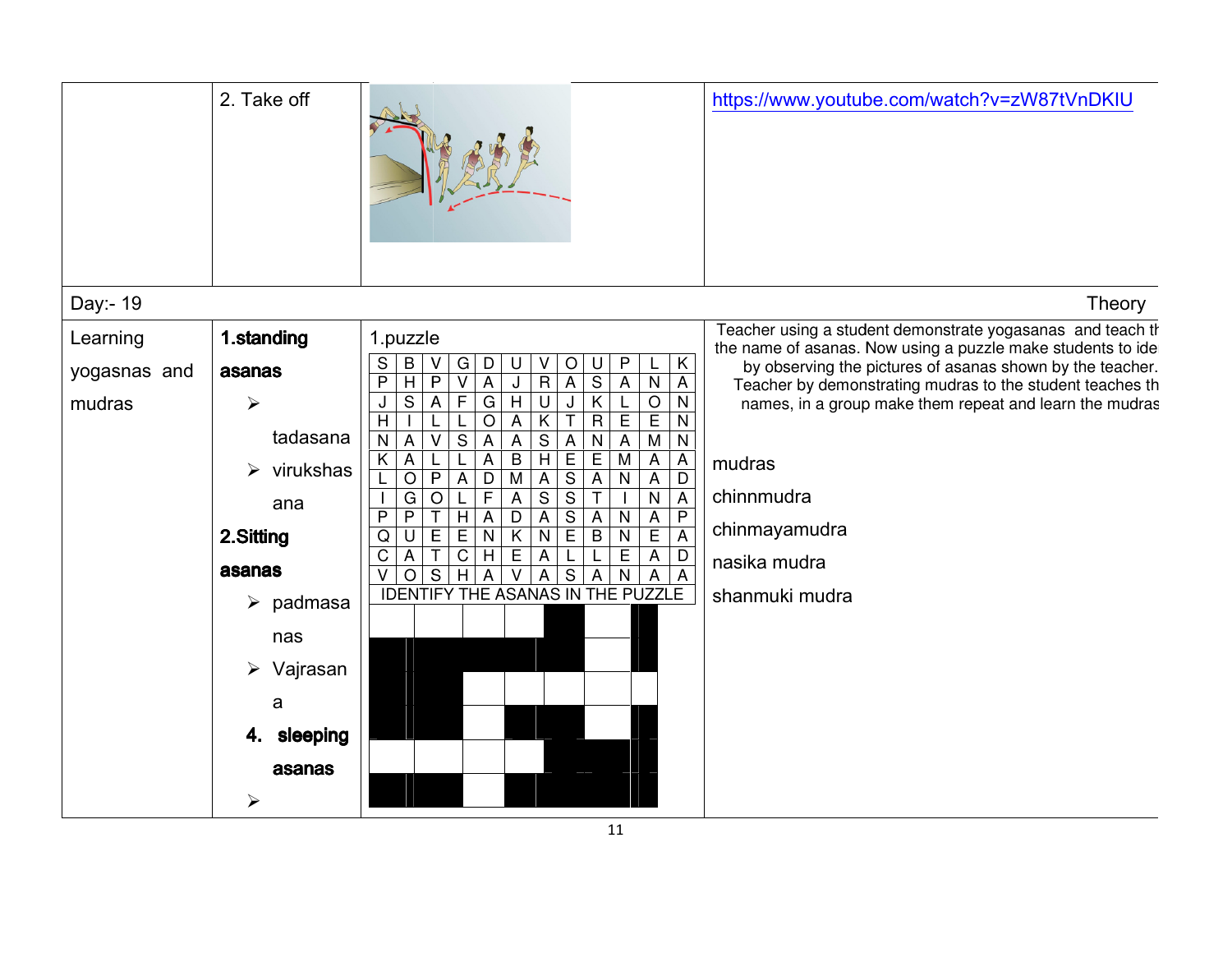|              | shalabas                   | $5\overline{5}$                | $\approx$ |                                                        |
|--------------|----------------------------|--------------------------------|-----------|--------------------------------------------------------|
|              | anas                       |                                |           |                                                        |
|              | $\triangleright$ shavasa   |                                |           |                                                        |
|              | nas                        |                                |           |                                                        |
|              |                            |                                |           |                                                        |
|              | 4. Mudras                  |                                |           |                                                        |
|              | chinnmudra                 |                                |           |                                                        |
|              | chinmayamudr               |                                |           |                                                        |
|              | a                          |                                |           |                                                        |
|              | nasika mudra               |                                |           |                                                        |
|              | shanmuki                   |                                |           |                                                        |
|              | mudra                      |                                |           |                                                        |
| Day :- 20    |                            |                                |           | Practical                                              |
| Learning     | $\triangleright$ tadasana  | $\triangleright$ tadasana      |           | Teacher demonstrate the suggested asanas and make      |
| tadasana     | $\triangleright$ virukshan | $\triangleright$ virukshansana |           | the students to follow and practice.                   |
| virukshasana | sana                       |                                |           | 1. teacher uses this link to show the skills to the    |
| padmasanas   |                            |                                |           | students                                               |
| shalabasana  |                            |                                |           |                                                        |
|              |                            |                                |           | https://www.youtube.com/watch?v=XSPXKDLOg3Q            |
|              |                            |                                |           | benefits of practicing<br>Informing the students about |
|              |                            |                                |           | tadasanas and virukshansana                            |
|              |                            |                                |           |                                                        |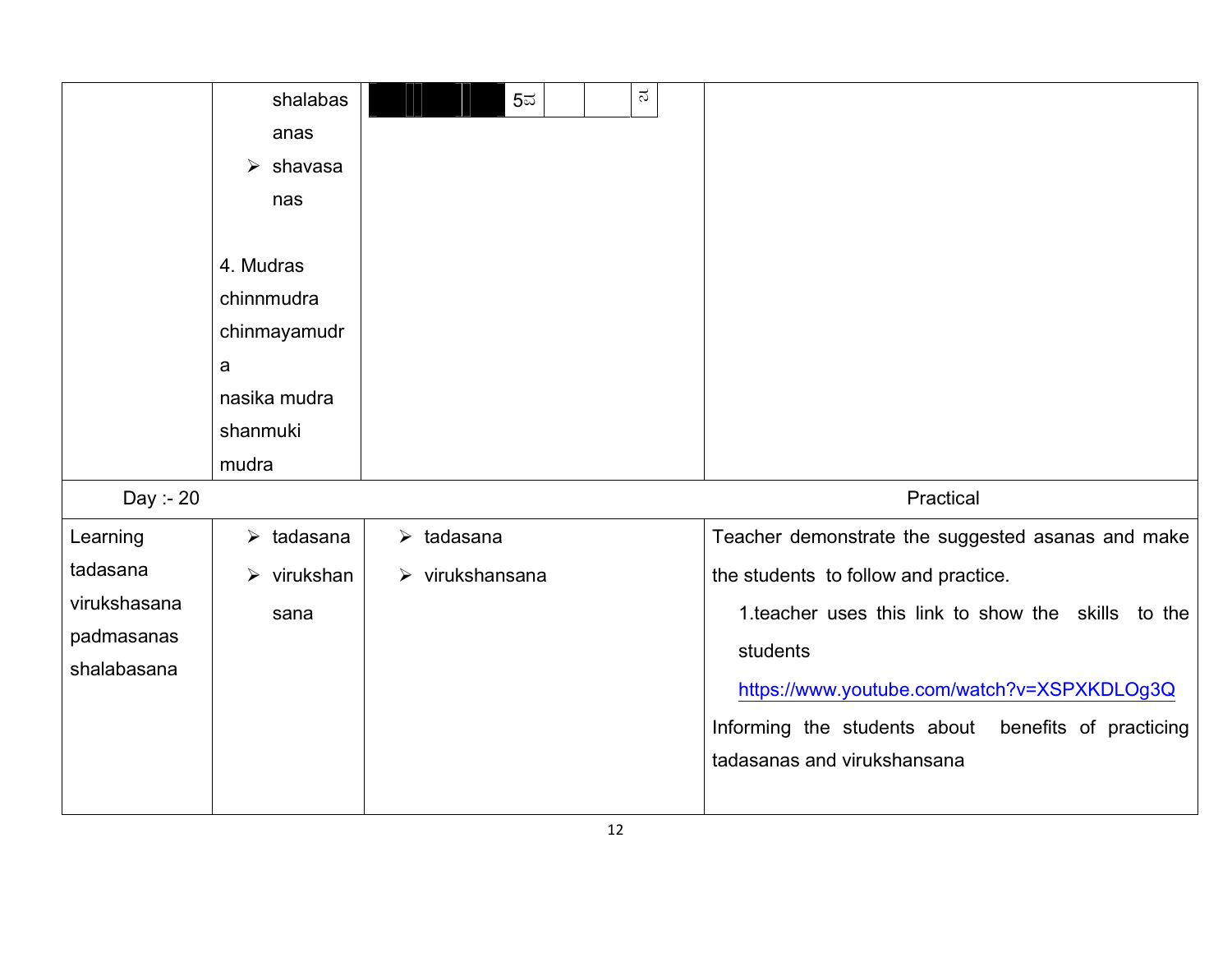| Day :- 21        |                          |                                                       | Practical                                           |
|------------------|--------------------------|-------------------------------------------------------|-----------------------------------------------------|
|                  | $\triangleright$ Padmasa | $\triangleright$ Padmasana                            | Teacher demonstrate the suggested asanas and make   |
|                  | na                       | shalabasana                                           | the students to follow and practice.                |
|                  | Shalabas<br>➤            |                                                       | 1. teacher uses this link to show the skills to the |
|                  | ana                      |                                                       | students                                            |
|                  |                          |                                                       | https://www.youtube.com/watch?v=XSPXKDLOg3Q         |
|                  |                          |                                                       | Informing the students about benefits of practicing |
|                  |                          |                                                       | padmasana and shalabasana                           |
|                  |                          |                                                       |                                                     |
|                  |                          |                                                       |                                                     |
| Day :- 22        |                          |                                                       | practical                                           |
| Meditation       | 1.Meditation             |                                                       | Teacher demonstrate the suggested asanas and make   |
| Anu<br>loma      | 2. Anu<br>loma           |                                                       | the students to follow and practice                 |
| viloma<br>viloma |                          | Performing simple breathing                           |                                                     |
|                  |                          | Performing anu loma viloma and informing the benefits |                                                     |
|                  |                          |                                                       | about the benefits of doing                         |
|                  |                          |                                                       |                                                     |
|                  |                          |                                                       |                                                     |
| Day :- $23$      |                          |                                                       | <b>Theory</b>                                       |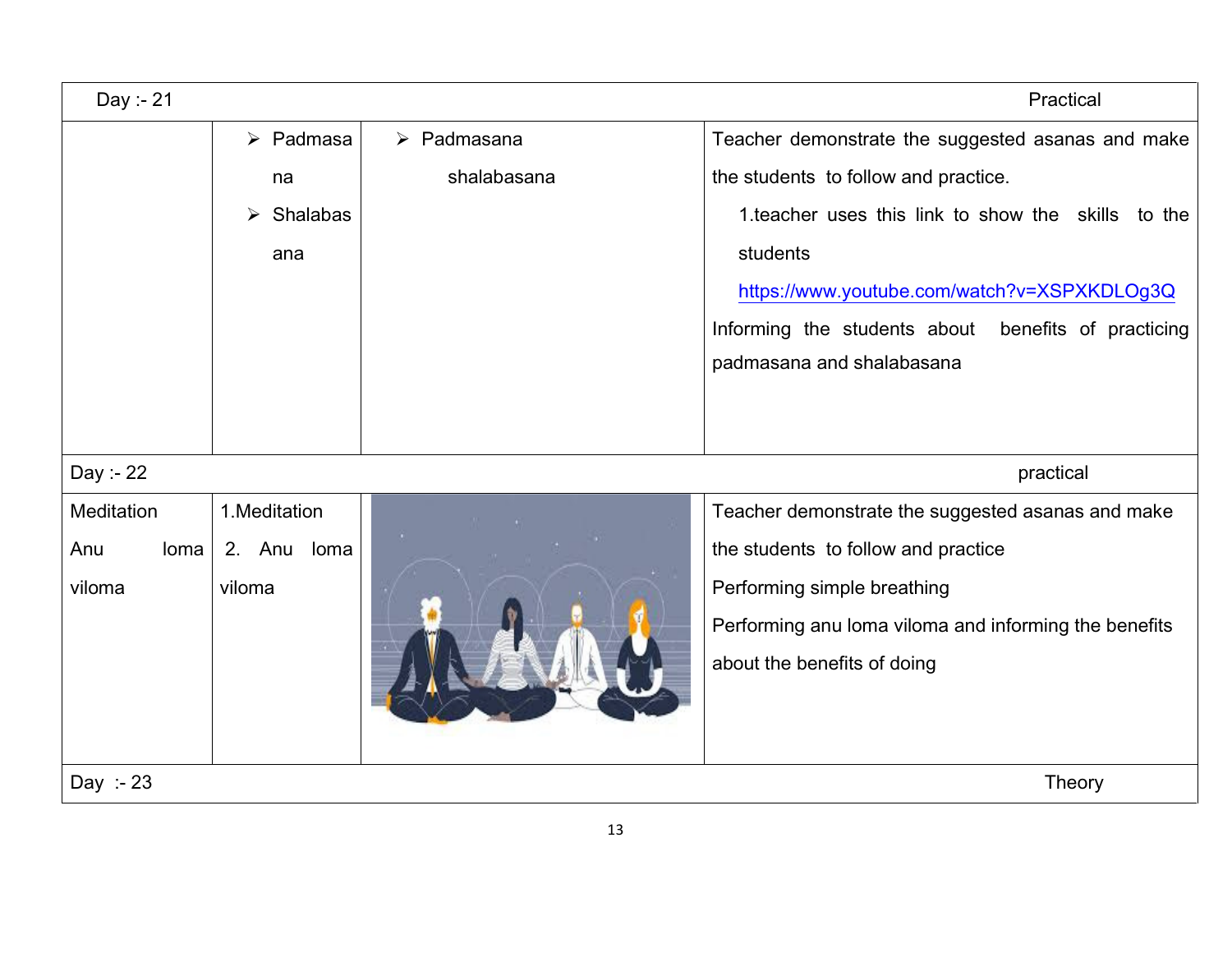| Teaching the             | Learning vande | Vande mathram song | 1. Teacher sing vandemathram song to the students to                                                                                                                                                                                                                                                                                                                                                                                                                                                                                                                  |
|--------------------------|----------------|--------------------|-----------------------------------------------------------------------------------------------------------------------------------------------------------------------------------------------------------------------------------------------------------------------------------------------------------------------------------------------------------------------------------------------------------------------------------------------------------------------------------------------------------------------------------------------------------------------|
| sing vande               | mathram        |                    | learn and make them to sing                                                                                                                                                                                                                                                                                                                                                                                                                                                                                                                                           |
| matharam                 |                |                    | 2. teacher use this below link to show the video                                                                                                                                                                                                                                                                                                                                                                                                                                                                                                                      |
| rhythmically             |                |                    | https://www.youtube.com/watch?v=YeJb5s6Xxml                                                                                                                                                                                                                                                                                                                                                                                                                                                                                                                           |
|                          |                |                    | https://www.youtube.com/watch?v=LpKgW4XWvVw                                                                                                                                                                                                                                                                                                                                                                                                                                                                                                                           |
|                          |                |                    |                                                                                                                                                                                                                                                                                                                                                                                                                                                                                                                                                                       |
| Day :- 24                |                |                    | Practical                                                                                                                                                                                                                                                                                                                                                                                                                                                                                                                                                             |
| Forming<br>three         | Line formation | Line formation     |                                                                                                                                                                                                                                                                                                                                                                                                                                                                                                                                                                       |
| lines and quick<br>march |                |                    | Teacher demonstrate the first and ask the students to follow when<br>there is a command<br>Tallest to the right shortest to the left class form a line.<br>class from the right count in twoos Children counts from the<br>right 1-2,, 1-2, till the end of the line. number 1 one step back,<br>number 2 one steps forward class forward march, command is<br>given by the teacher, then number one to the right and number two<br>to the left, except right marker all others form three ranks by quick<br>march immediately after the command given by the teacher |
| Day :- $25$              |                |                    | ಪ್ರಾಯೋಗಿಕ                                                                                                                                                                                                                                                                                                                                                                                                                                                                                                                                                             |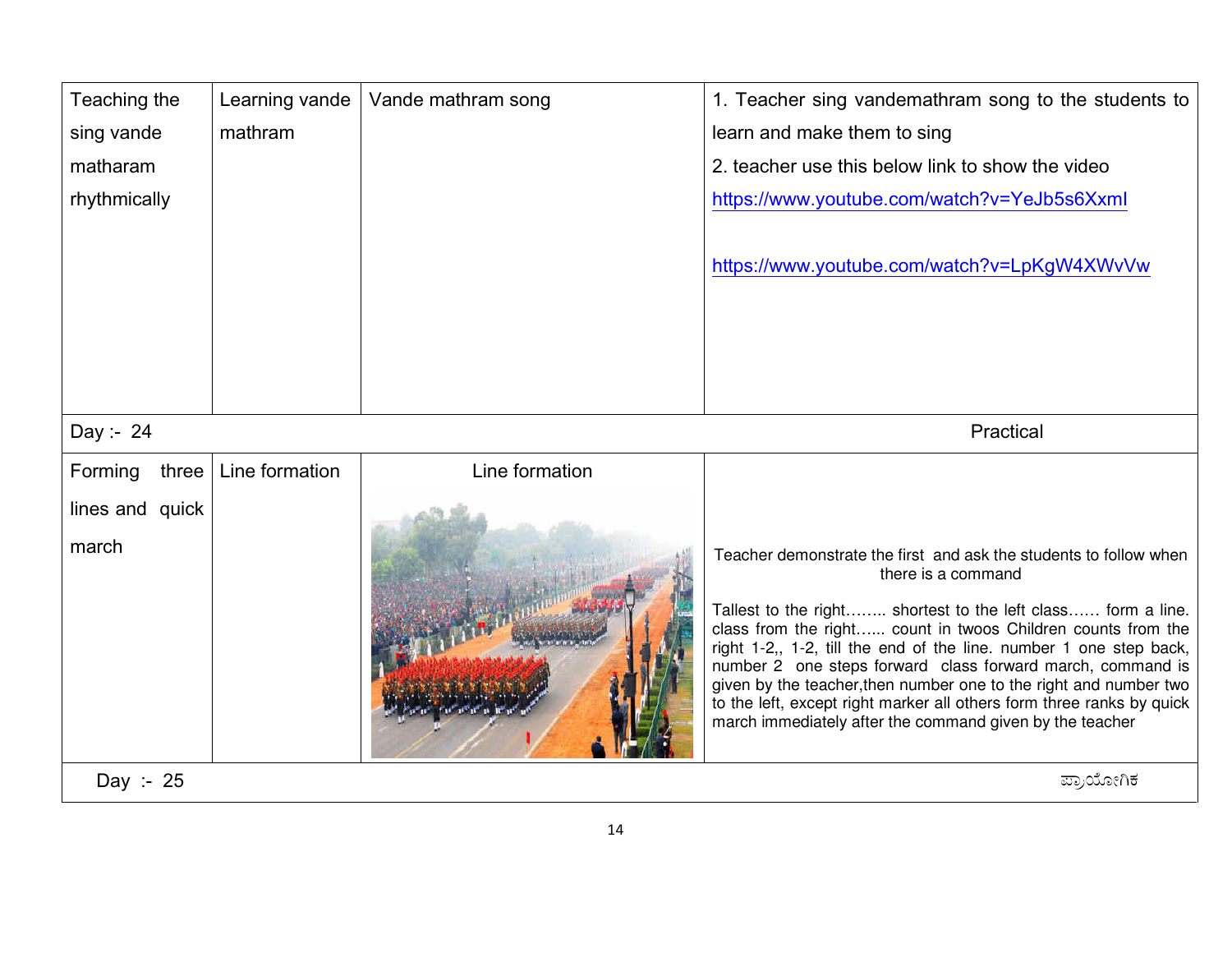|                     | Quick march in | Quick march in three line and halt | One(ek):- the left leg is placed forward along with a    |
|---------------------|----------------|------------------------------------|----------------------------------------------------------|
|                     | three line     |                                    | forward swing from the right arm and the same time       |
|                     |                |                                    | the left hand is taken back with a swing                 |
|                     |                |                                    | Two(do):- the right leg is place forward along with a    |
|                     |                |                                    | forward swing from the left hand simultaneously the      |
|                     |                |                                    | left hand taken back with a swing.                       |
|                     |                |                                    | While marching class command is given to the left        |
|                     |                |                                    | foot and halt command to the right foot                  |
|                     |                |                                    | Student say one on left foot by digging and join the     |
|                     |                |                                    | right foot to left foot by saying two thus marching      |
|                     |                |                                    | comes to an halt in attention position.                  |
| Day :- 26           |                |                                    | Practical                                                |
| lexium<br>Learning  | Ataa tok       | Ataa tok                           | Teacher demonstrate lezium activity first and facilitate |
| ghati lezium ataa   | Thal se kadam  | Thal se kadam                      | students to learn                                        |
| tok,                |                |                                    |                                                          |
| kadam<br>Thal<br>se |                |                                    |                                                          |
| ,piche<br>pav, and  |                |                                    |                                                          |
| aage pav            |                |                                    |                                                          |
|                     |                |                                    |                                                          |
|                     |                |                                    |                                                          |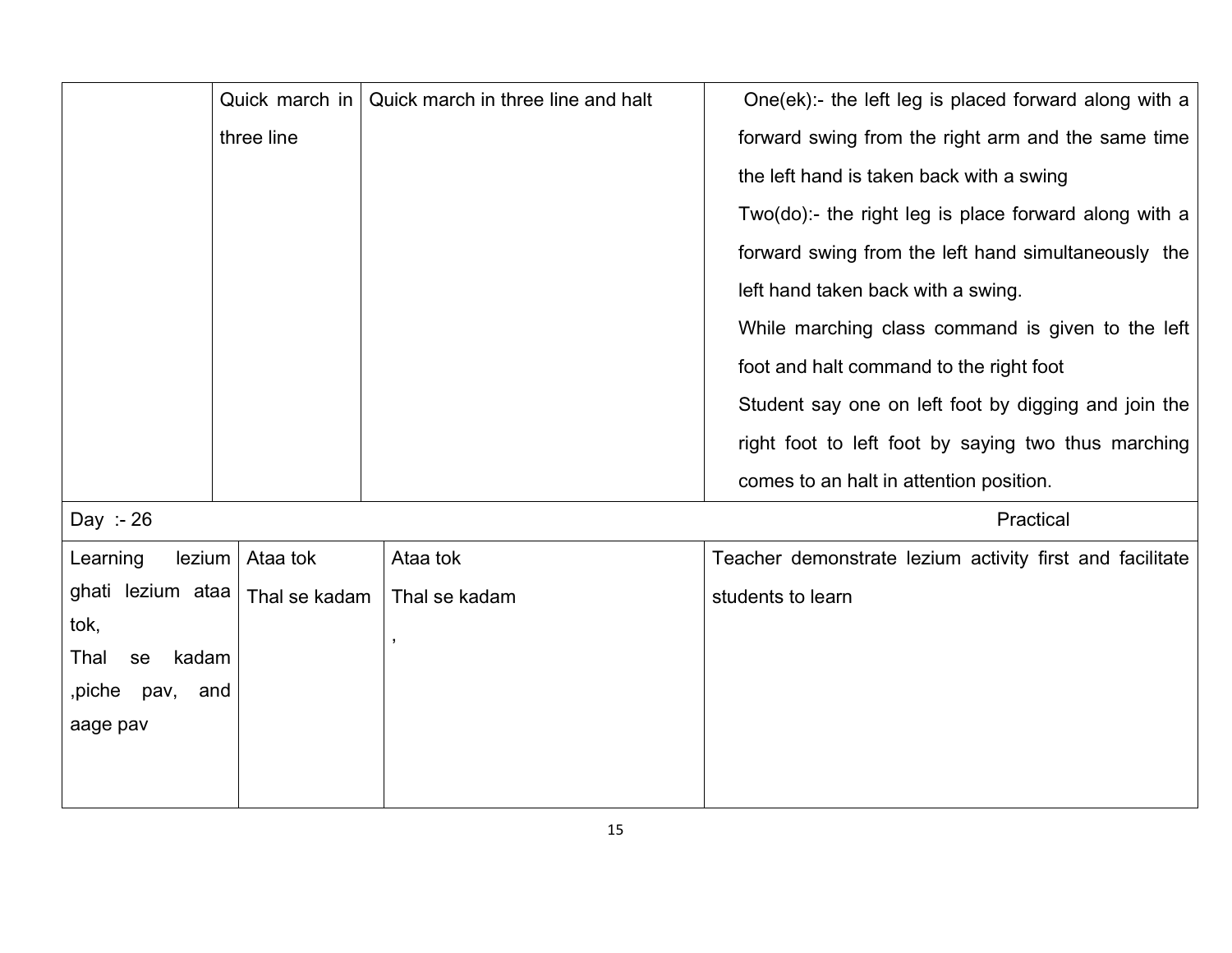| Day :- 27       |                           |                                                   | practical                                                    |
|-----------------|---------------------------|---------------------------------------------------|--------------------------------------------------------------|
|                 | Piche pav                 | Piche pav                                         | Teacher<br>demonstrate<br>activity<br>first<br>lezium<br>and |
|                 | Aaage pav                 | Aage pav                                          | facilitate students to learn                                 |
| Day :- 28       |                           |                                                   | Theory                                                       |
| Sports          | Hockey<br>stick,          | Display of sports equipments                      | Teacher display the sports equipments in the class to        |
| equipmets       | hockey ball,              |                                                   | the students and ask them observe identify as which          |
|                 | volleyball,               |                                                   | equipment is related to which sport and make them to         |
|                 | throwball, cricket        |                                                   | list out what is learnt.                                     |
|                 | ball, basketball, shutt   | Sport                                             |                                                              |
|                 | shuttle<br>cock,<br>le.   |                                                   |                                                              |
|                 | javelin,<br>racquet       |                                                   |                                                              |
|                 | cricket<br>bat,<br>hand   |                                                   |                                                              |
|                 | ball                      |                                                   |                                                              |
| Day :- 29Theory |                           |                                                   |                                                              |
| of<br>Learning  | $\triangleright$ Positive | <b>Positive emotions</b><br>$\blacktriangleright$ | Instruct the students to write a list on positive emotions   |
| positive        | emotions                  | Negative emotions<br>≻                            | and negative emotions.                                       |
| emotions<br>and | Negative<br>➤             |                                                   | $\triangleright$ Positive emotions                           |
| negative        | emotions                  |                                                   | Love, friendship, happiness, appreciation                    |
| emotions        |                           |                                                   | $\triangleright$ Negative emotions                           |
|                 |                           |                                                   | Fear, angry, jealous, sorrow, shame, refusal                 |